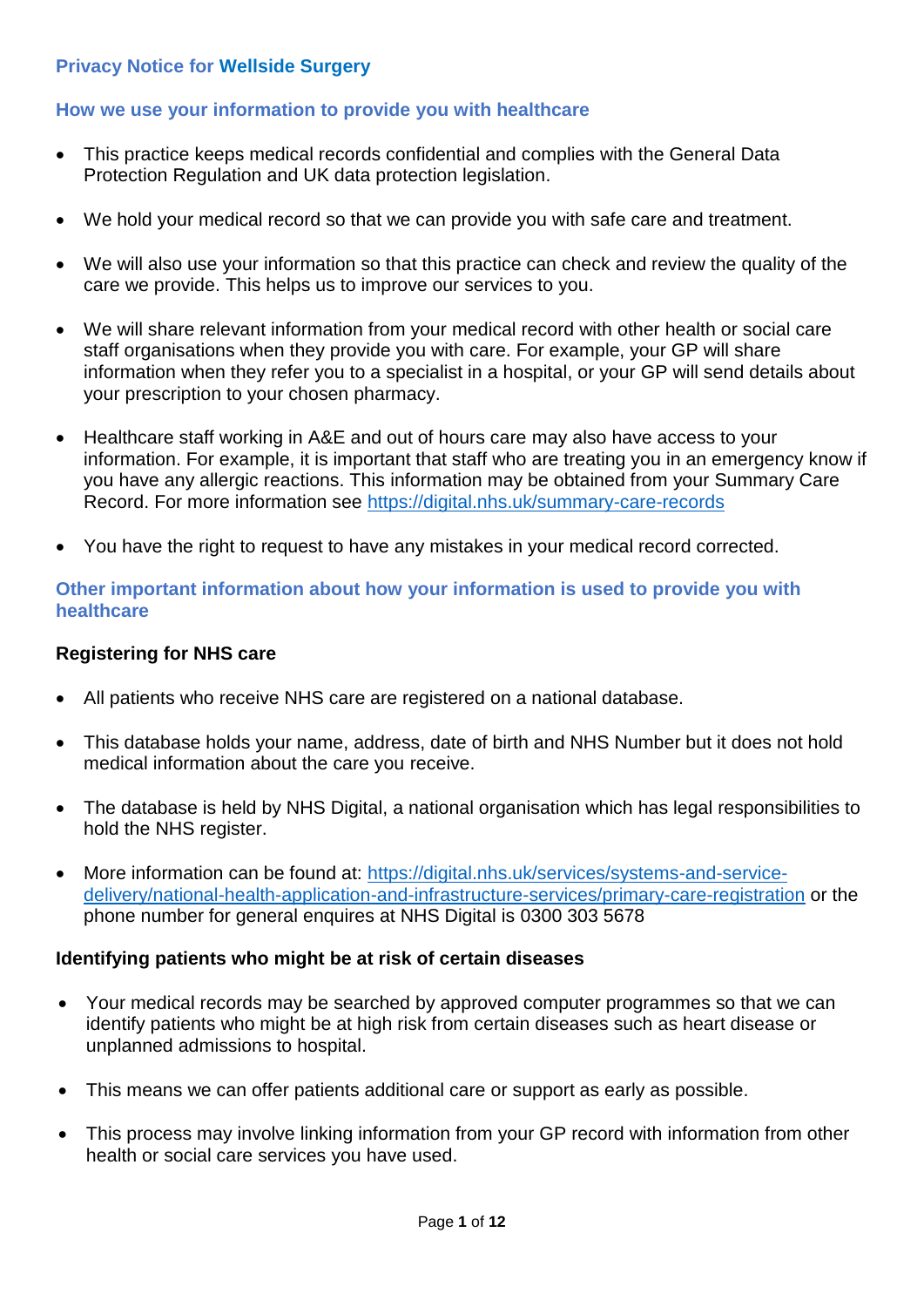## **Safeguarding**

- Sometimes we need to share information so that other people, including healthcare staff, children or others with safeguarding needs, are protected from risk of harm.
- These circumstances are rare.
- We do not need your consent or agreement to share information in these circumstances, as we are required to do this.
	- Please see local policies for more information: [https://www.cambridgeshireandpeterboroughccg.nhs.uk/health-professionals/patient](https://www.cambridgeshireandpeterboroughccg.nhs.uk/health-professionals/patient-pathways/safeguarding/)[pathways/safeguarding/](https://www.cambridgeshireandpeterboroughccg.nhs.uk/health-professionals/patient-pathways/safeguarding/)

### **We are required by law to provide you with the following information about how we handle your information to provide you with healthcare.**

#### **Purpose of the processing**

- To provide direct health or social care to individual patients.
- For example, when a patient agrees to a referral for direct care, such as to a hospital, relevant information about the patient will be shared with the other healthcare staff to enable them to give appropriate advice, investigations, treatments and/or care.
- To check and review the quality of care. This is called audit and clinical governance.

#### **Lawful basis for processing**

 These purposes are supported under the following sections of the General Data Protection Regulation:

*Article 6(1)(e) '…necessary for the performance of a task carried out in the public interest or in the exercise of official authority…'; and* 

*Article 9(2)(h) 'necessary for the purposes of preventative or occupational medicine for the assessment of the working capacity of the employee, medical diagnosis, the provision of health or social care or treatment or the management of health or social care systems and services..."* 

 Healthcare staff will also respect and comply with their obligations under the common law duty of confidence.

#### **Recipient or categories of recipients of the processed data**

The data will be shared with:

- healthcare professionals and staff in this surgery;
- local hospitals;
- out of hours services;
- diagnostic and treatment centres;
- screening services;
- or other organisations involved in the provision of direct care to individual patients.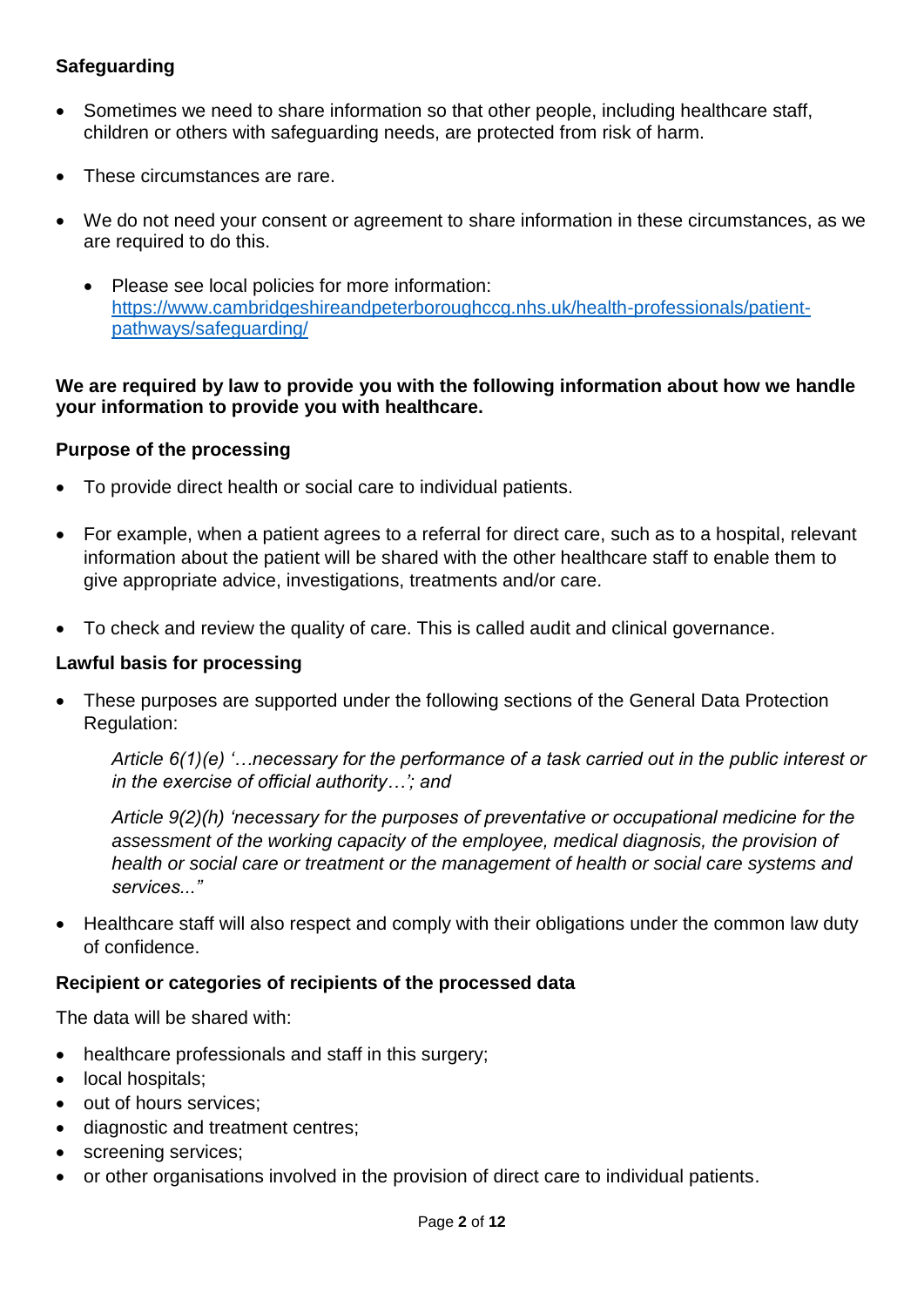- Organisations who help us manage our data for specific purposes, and under formal agreement, include:
	- Serco-ASP who provide our End of Life Care Dashboard for clinicians caring for patients who are terminally ill. For more information: <http://www.sercoasp.com/>
	- Cambridgeshire & Peterborough NHS Foundation Trust who help identify patients who are frail and may require additional care services. For more information:<http://www.cpft.nhs.uk/>
	- ICS Health and Wellbeing who send letters to patients on our behalf, inviting patients to attend a diabetes prevention service where we have identified them as being at risk of developing diabetes. For more information:<https://icshealth.co.uk/>
	- Medicines Optimisation Team, Cambridgeshire & Peterborough Clinical Commissioning Group who review Practice Prescribing to ensure the most effective use of NHS Resources. For more information:<https://www.cambridgeshireandpeterboroughccg.nhs.uk/>
	- East Anglia Diabetic Screening Programme (DESP), who keep information about patients diagnosed with diabetes to maintain an accurate register and deliver a safe and effective diabetic retinopathy service. For more information:<http://www.eadesp.co.uk/> This service is provided by Health Intelligence:<http://www.health-intelligence.com/>
	- Peterborough City Council, under the umbrella of the Cambridgeshire Information Sharing Framework, have access to patient data to establish and maintain a learning disability register of those patients at the practice eligible for a learning Disability Annual Health Check. For more information: [https://www.cambridgeshire.gov.uk/data-protection-and](https://www.cambridgeshire.gov.uk/data-protection-and-foi/information-and-data-sharing/information-sharing-framework/)[foi/information-and-data-sharing/information-sharing-framework/](https://www.cambridgeshire.gov.uk/data-protection-and-foi/information-and-data-sharing/information-sharing-framework/)
	- My Surgery Website have access to patient names and email addresses as they provide the platform by which the Practice keep in contact with our virtual patient reference group. For more information: [http://www.mysurgerywebsite.co.uk/live/#](http://www.mysurgerywebsite.co.uk/live/)
	- West Cambs Federation run the local Improved Access service which provides appointments to our patients available at local hubs outside of our practice opening hours.
	- NHS 111 provide 24/7 access to our patients.
	- A1 Primary Care Network consists of 5 local practices ourselves, Almond Road, Alconbury/Brampton, Buckden/Little Paxton and Kimbolton. We share a number of staff who work across the practices to provide additional services to our patients. This includes Clinical Pharmacists, Social Prescribers, Care Coordinators, Health and Wellbeing Coaches, First Contact Physiotherapists, etc.

# **Right to object**

• You have the right to request to object to information being shared between organisations who are providing you with direct care.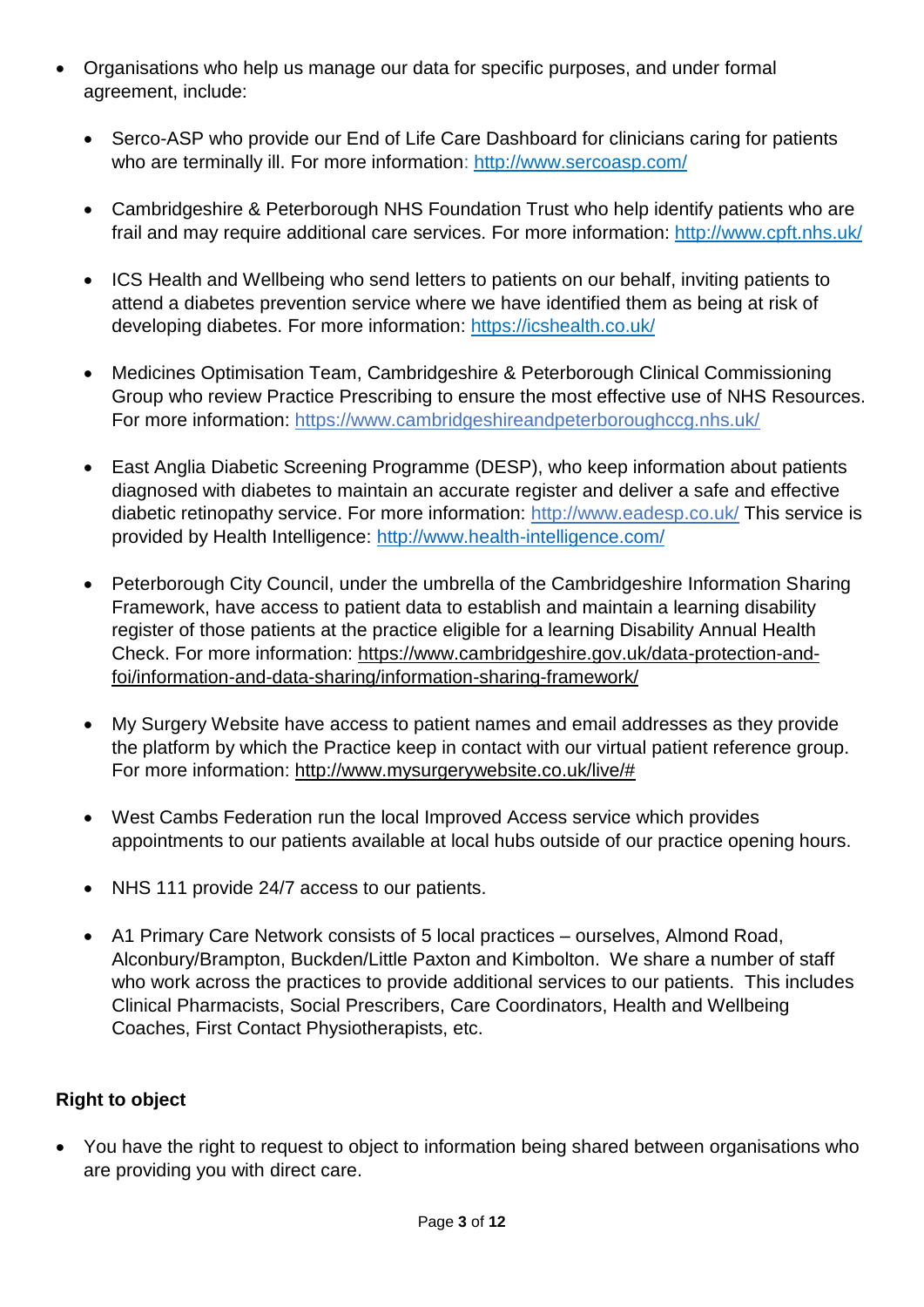- This may affect the care you receive.
- You are not able to object to your name, address and other demographic information being sent to, and held by, NHS Digital.
- This is necessary if you wish to be registered to receive NHS care.
- You are not able to object when information is legitimately shared for safeguarding reasons.
- In appropriate circumstances it is a legal and professional requirement to share information for safeguarding reasons. This is to protect people from harm.
- The information will be shared with the local safeguarding service(s).

### **Data we get from other organisations**

- We receive information about your health from other organisations who are involved in providing you with health and social care.
- For example, if you go to hospital for treatment or an operation the hospital will send us a letter to let us know what happens. This means your GP medical record is updated when you receive care from other organisations.

## **How your information is used for medical research and to measure the quality of care**

## **Medical research using population-based information**

We share information from medical records:

- to support medical research when the law allows us to do so, for example to learn more about why people get ill and what treatments might work best;
- we will also use your medical records to carry out research within the practice.

This is important because:

- the use of information from GP medical records is very useful in developing new treatments and medicines;
- medical researchers use information from medical records to help answer important questions about illnesses and disease so that improvements can be made to the care and treatment patients receive.
- We share information with the following medical research organisations with your explicit consent or when the law allows:
- Clinical Practice Research Datalink (CPRD) collects anonymised data for research purposes to improve patient and public health. For more information: [https://www.cprd.com](https://www.cprd.com/)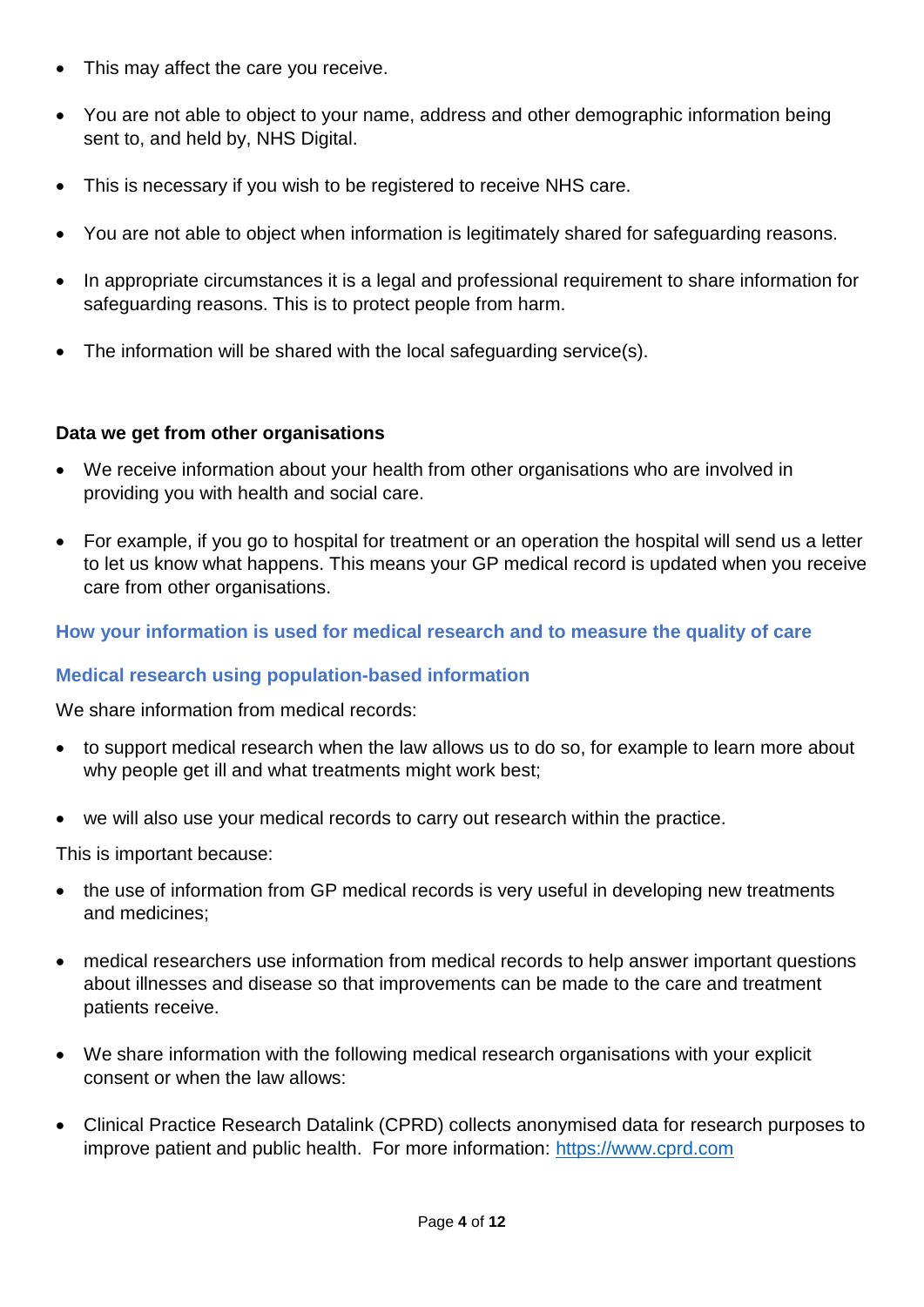- IMS Health (IQVIA) collect anonymised patient and doctor data which is held in a database and is used for the analysis of the management and treatment of disease within primary healthcare. For more information: [https://www.iqvia.com](https://www.iqvia.com/)
- Royal College of General Practitioners (RCGP) Research Surveillance Centre Data who collect coded medical record data as part of the National surveillance system for influenza and other infectious diseases, including new or emerging infections. The data is also used to assess vaccine effectiveness and for other research purposes. For more information: [http://www.rcgp.org.uk/clinical-and-research/our-programmes/research-and-surveillance](http://www.rcgp.org.uk/clinical-and-research/our-programmes/research-and-surveillance-centre.aspx)[centre.aspx](http://www.rcgp.org.uk/clinical-and-research/our-programmes/research-and-surveillance-centre.aspx)
- Clinical Research Network (CRN), who access patient data to identify and seek consent from patients eligible for involvement in medical research. In some instances, with patient consent, the CRN are also involved in delivery of research projects. For more information: <https://www.nihr.ac.uk/nihr-in-your-area/eastern/>
- You have the right to object to your identifiable information being used or shared for medical research purposes.

## **Medical research trials that individual patients may agree to take part in**

 If the practice takes part in a medical research trial, individual patients may be invited to be part of the trial. In order to take part, patients will be asked to consent to their data being used and shared for the particular research trial.

## **Checking the quality of care – national clinical audits**

This practice contributes to national clinical audits so that healthcare can be checked and reviewed.

- Information from medical records can help doctors and other healthcare workers measure and check the quality of care which is provided to you.
- The results of the checks or audits can show where hospitals are doing well and where they need to improve.
- The results of the checks or audits are used to recommend improvements to patient care.
- Data is sent to NHS Digital which is a national body with legal responsibilities to collect data.
- The data will include information about you, such as your NHS Number and date of birth and information about your health which is recorded in coded form - for example the code for diabetes or high blood pressure.
- We will only share your information for national clinical audits or checking purposes when the law allows.
- For more information about national clinical audits see the Healthcare Quality Improvements Partnership website:<https://www.hqip.org.uk/> or phone 020 7997 7370.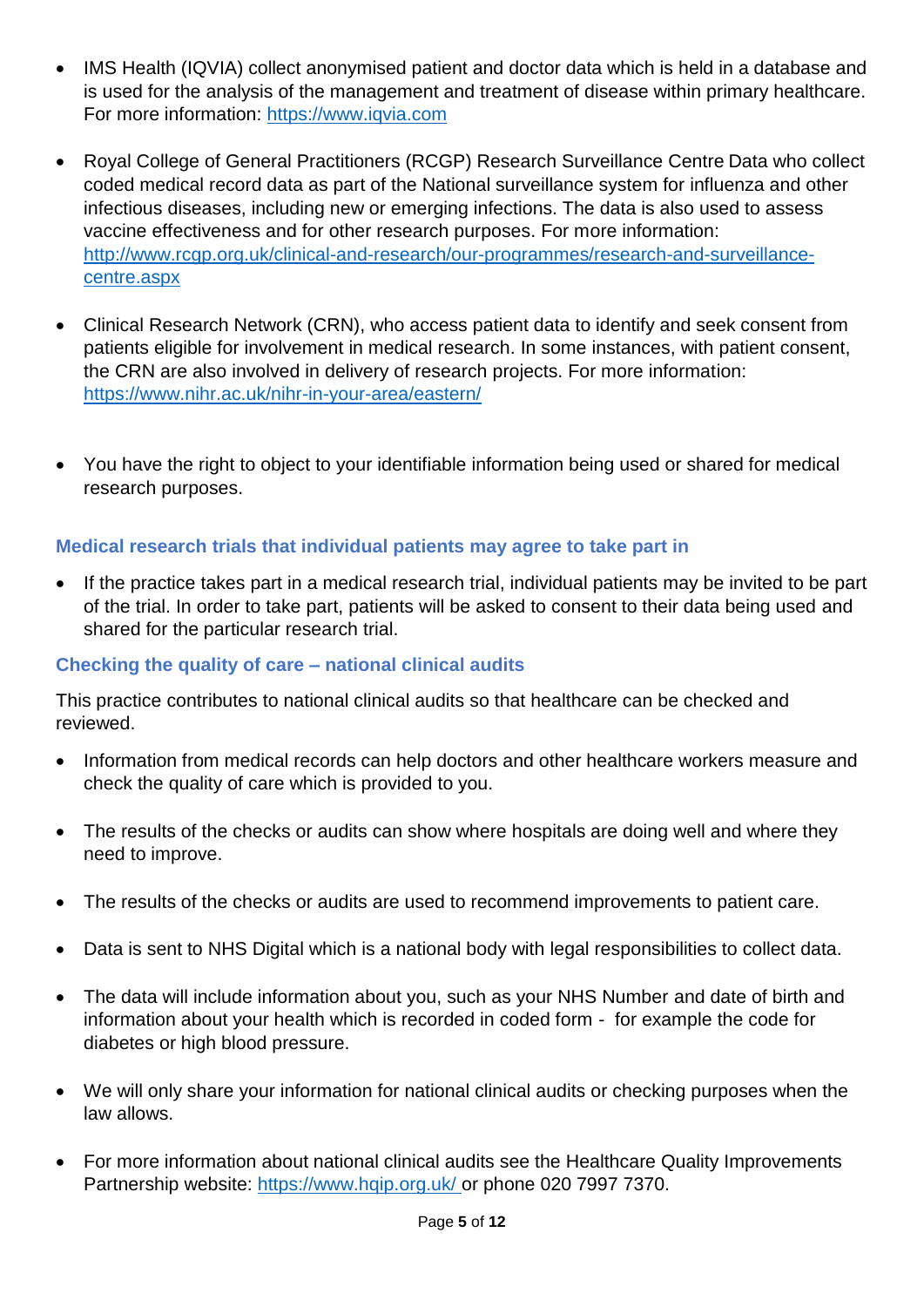You have the right to object to your identifiable information being shared for national clinical audits.

## **We are required by law to provide you with the following information about how we handle your information for research.**

## **Purpose of the processing**

• Medical research, and to check the quality of care which is given to patients (this is called national clinical audit).

## **Lawful basis for processing**

The following sections of the General Data Protection Regulation mean that we can use medical records for research and to check the quality of care (national clinical audits)

 **Article 6(1)(e)** – 'processing is necessary for the performance of a task carried out in the public interest or in the exercise of official authority vested in the controller'.

For medical research: there are two possible Article 9 conditions.

 **Article 9(2)(a)** – 'the data subject has given explicit consent…' *(where an individual has agreed to take part in a specific research trial)*

## **OR**

 **Article 9(2)(j)** – 'processing is necessary for… scientific or historical research purposes or statistical purposes in accordance with Article 89(1) based on Union or Member States law which shall be proportionate to the aim pursued, respect the essence of the right to data protection and provide for suitable and specific measures to safeguard the fundamental rights and interests of the data subject'. *(where data is used for medical research using population based information)*

To check the quality of care (clinical audit):

 **Article 9(2)(h)** – 'processing is necessary for the purpose of preventative…medicine…the provision of health or social care or treatment or the management of health or social care systems and services...'

# **Recipient or categories of recipients of the processed data**

- For medical research the data will be shared with NHS Digital.
- For national clinical audits which check the quality of care the data will be shared with NHS Digital.

# **Rights to object and the national data opt-out**

- Most of the time, anonymised data is used for research and planning so that you cannot be identified.
- From 25<sup>th</sup> May 2018, the national data opt-out enables you have a choice about whether you want your identifiable confidential patient information to be used for research and planning.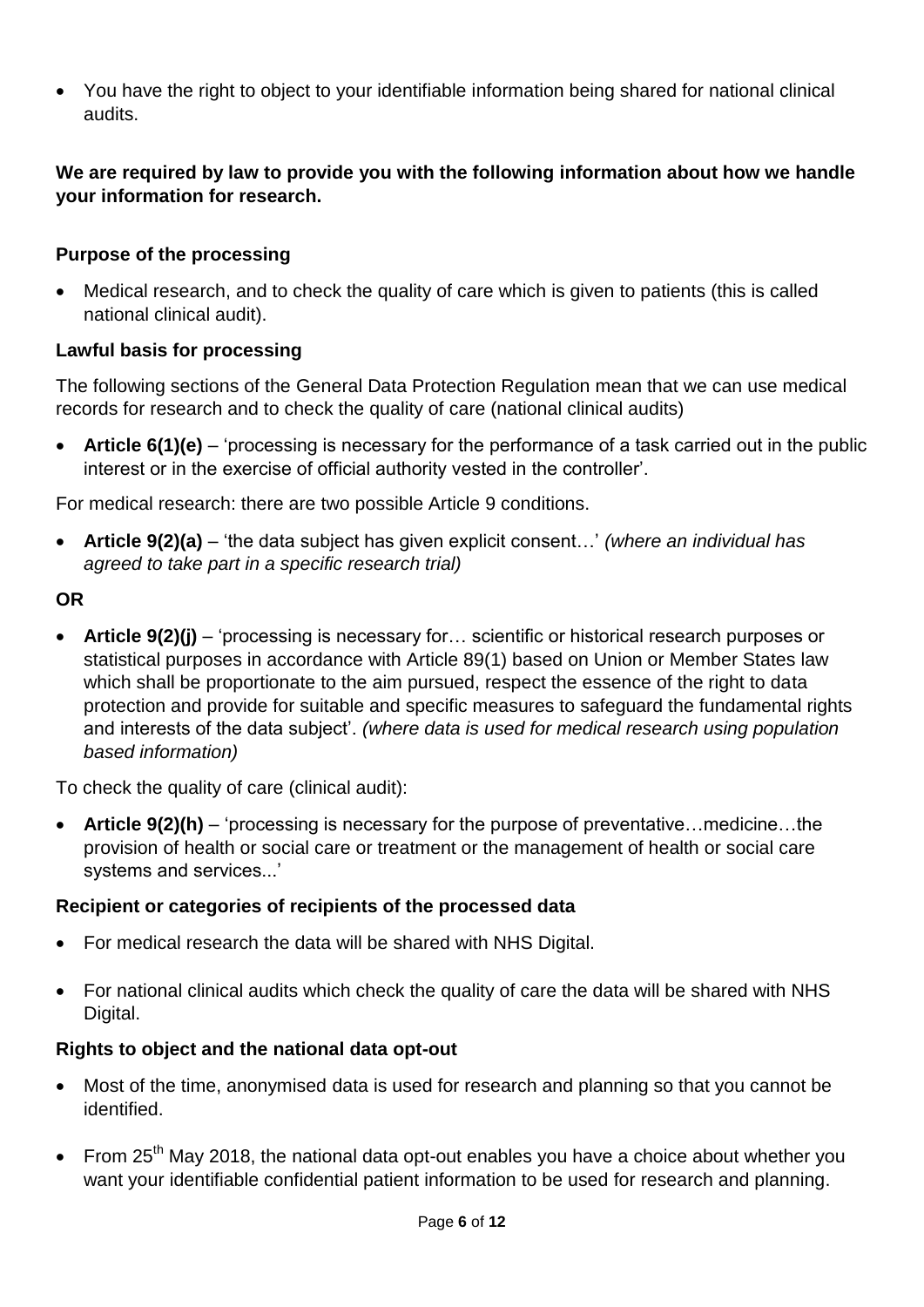To find out more or to register your choice under the national data opt-out, please visit [www.nhs.uk.](http://www.nhs.uk/) You can change your mind about your choice at any time.

## **How your information is shared so this practice can meet legal requirements**

The law requires the practice to share information from your medical records in certain circumstances. Information is shared so that the NHS or Public Health England can, for example:

- plan and manage services;
- check that the care being provided is safe;
- prevent infectious diseases from spreading.

We will share information with NHS Digital, the Care Quality Commission and local health protection team (or Public Health England) when the law requires us to do so. Please see below for more information.

We must also share your information if a court of law orders us to do so.

### **NHS Digital**

- NHS Digital is a national body which has legal responsibilities to collect information about health and social care services.
- It collects information from across the NHS in England and provides reports on how the NHS is performing. These reports help to plan and improve services to patients.
- This practice must comply with the law and will send data to NHS Digital, for example, when it is told to do so by the Secretary of State for Health or NHS England under the Health and Social Care Act 2012.
- More information about NHS Digital and how it uses information can be found at: <https://digital.nhs.uk/home>
- Information about the General Practice Data for Planning and Research (GPDPR) can be found here: [https://digital.nhs.uk/data-and-information/data-collections-and-data-sets/data](https://digital.nhs.uk/data-and-information/data-collections-and-data-sets/data-collections/general-practice-data-for-planning-and-research/gp-privacy-notice)[collections/general-practice-data-for-planning-and-research/gp-privacy-notice](https://digital.nhs.uk/data-and-information/data-collections-and-data-sets/data-collections/general-practice-data-for-planning-and-research/gp-privacy-notice)
- NHS Digital sometimes shares names and addresses of patients suspected of committing immigration offences with the Home Office. More information on this can be found here: [https://www.gov.uk/government/publications/information-requests-from-the-home-office-to-nhs](https://www.gov.uk/government/publications/information-requests-from-the-home-office-to-nhs-digital)[digital](https://www.gov.uk/government/publications/information-requests-from-the-home-office-to-nhs-digital)

## **Care Quality Commission (CQC)**

- The CQC regulates health and social care services to ensure that safe care is provided.
- The law says that we must report certain serious events to the CQC, for example, when patient safety has been put at risk.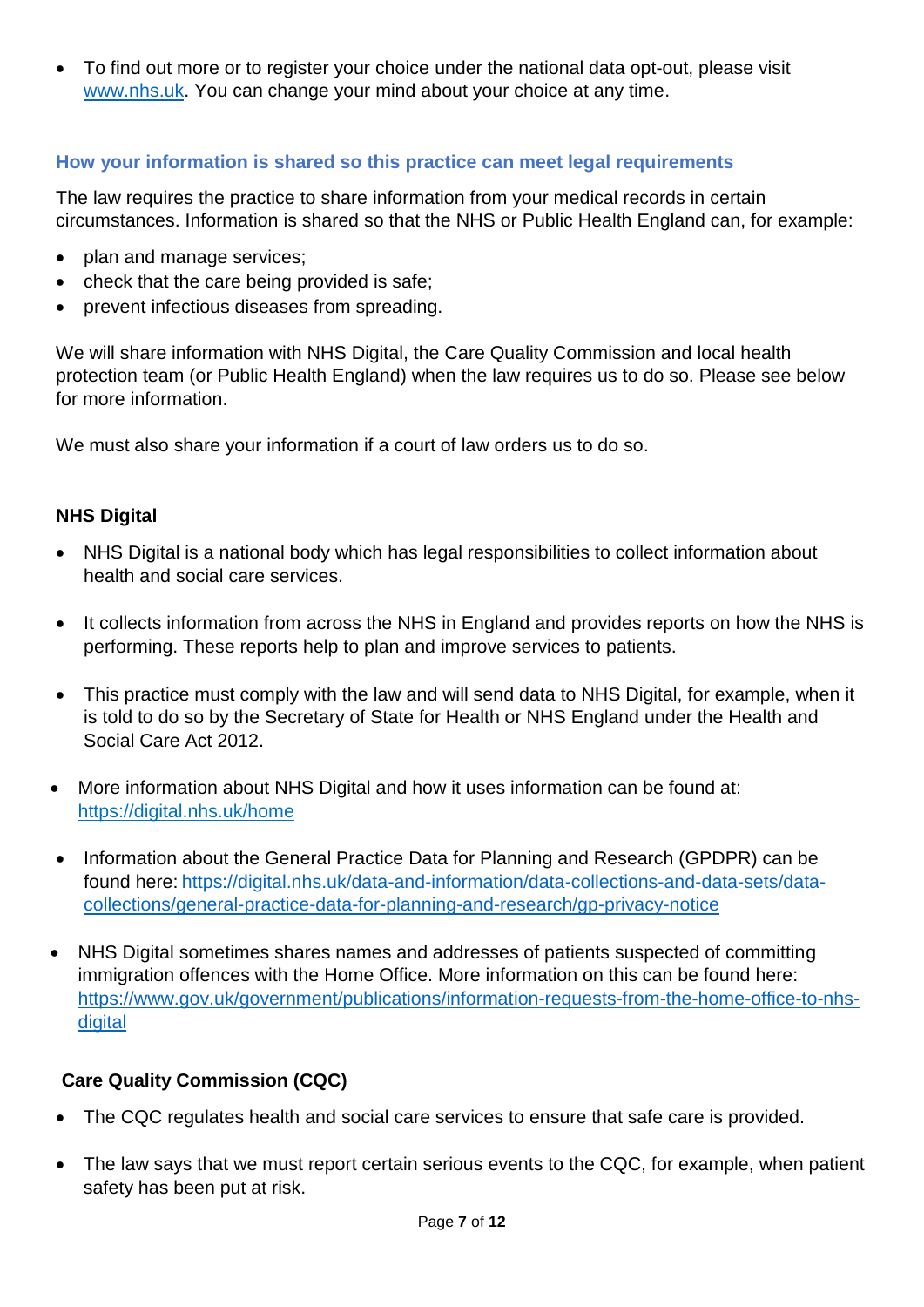For more information about the CQC see:<http://www.cqc.org.uk/>

# **Public Health**

- The law requires us to share data for public health reasons, for example to prevent the spread of infectious diseases or other diseases which threaten the health of the population.
- We will report the relevant information to local health protection team or Public Health England.
- For more information about Public Health England and disease reporting see: <https://www.gov.uk/guidance/notifiable-diseases-and-causative-organisms-how-to-report>

## **We are required by law to provide you with the following information about how we handle your information and our legal obligations to share data.**

# **Purpose of the processing**

• Compliance with legal obligations or court order.

# **Lawful basis for processing**

The following sections of the General Data Protection Regulation mean that we can share information when the law tells us to:

- **Article 6(1)(c)** 'processing is necessary for compliance with a legal obligation to which the controller is subject…'
- **Article 9(2)(h)** 'processing is necessary for the purpose of preventative…medicine…the provision of health or social care or treatment or the management of health or social care systems and services...'

# **Recipient or categories of recipients of the processed data**

- The data will be shared with NHS Digital.
- The data will be shared with the Care Quality Commission.
- The data will be shared with our local health protection team or Public Health England.
- The data will be shared with the court if ordered.

# **Rights to object and the national data opt-out**

 There are very limited rights to object when the law requires information to be shared but government policy allows some rights of objection as set out below.

# **NHS Digital**

 You have the right to object to your identifiable information being shared with NHS Digital for reasons other than your own direct care.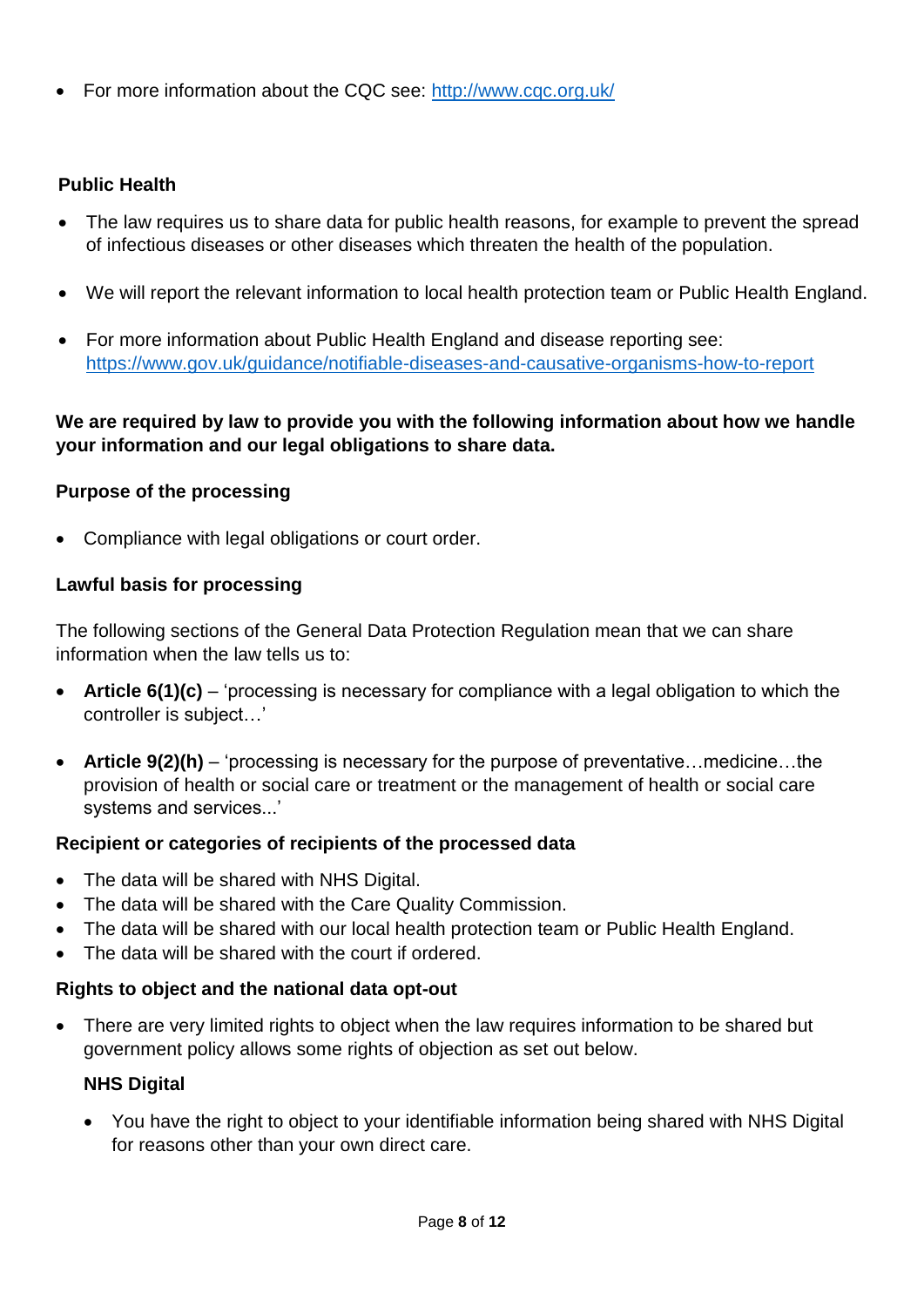- This is called a 'Type 1' opt-out you can ask your practice to apply this code to your record.
- [https://digital.nhs.uk/about-nhs-digital/our-work/keeping-patient-data-safe/how-we-look](https://digital.nhs.uk/about-nhs-digital/our-work/keeping-patient-data-safe/how-we-look-after-your-health-and-care-information/your-information-choices/opting-out-of-sharing-your-confidential-patient-information)[after-your-health-and-care-information/your-information-choices/opting-out-of-sharing-your](https://digital.nhs.uk/about-nhs-digital/our-work/keeping-patient-data-safe/how-we-look-after-your-health-and-care-information/your-information-choices/opting-out-of-sharing-your-confidential-patient-information)[confidential-patient-information](https://digital.nhs.uk/about-nhs-digital/our-work/keeping-patient-data-safe/how-we-look-after-your-health-and-care-information/your-information-choices/opting-out-of-sharing-your-confidential-patient-information)
- From 25<sup>th</sup> May 2018, the national data opt-out enables you have a choice about whether you want your identifiable confidential patient information to be used for research and planning. This replaces a 'Type 2 opt-out'.
- To find out more or to register your choice under the national data opt-out, please visit [www.nhs.uk.](http://www.nhs.uk/) You can change your mind about your choice at any time.

## **NHS Digital sharing with the Home Office**

 There is no right of objection to NHS Digital sharing names and addresses of patients who are suspected of having committed an immigration offence.

### **Public health**

 Legally information must be shared under public health legislation. This means that you are unable to object.

### **Care Quality Commission**

 Legally information must be shared when the Care Quality Commission needs it for their regulatory functions. This means that you are unable to object.

#### **Court order**

 Your information must be shared if it ordered by a court. This means that you are unable to object.

## **National screening programmes**

- The NHS provides national screening programmes so that certain diseases can be detected at an early stage.
- These screening programmes include bowel cancer, breast cancer, cervical cancer, aortic aneurysms and a diabetic eye screening service.
- The law allows us to share your contact information with Public Health England so that you can be invited to the relevant screening programme.
- More information can be found at:<https://www.gov.uk/topic/population-screening-programmes>

**We are required by law to provide you with the following information about how we handle your information in relation to our legal obligations to share data.**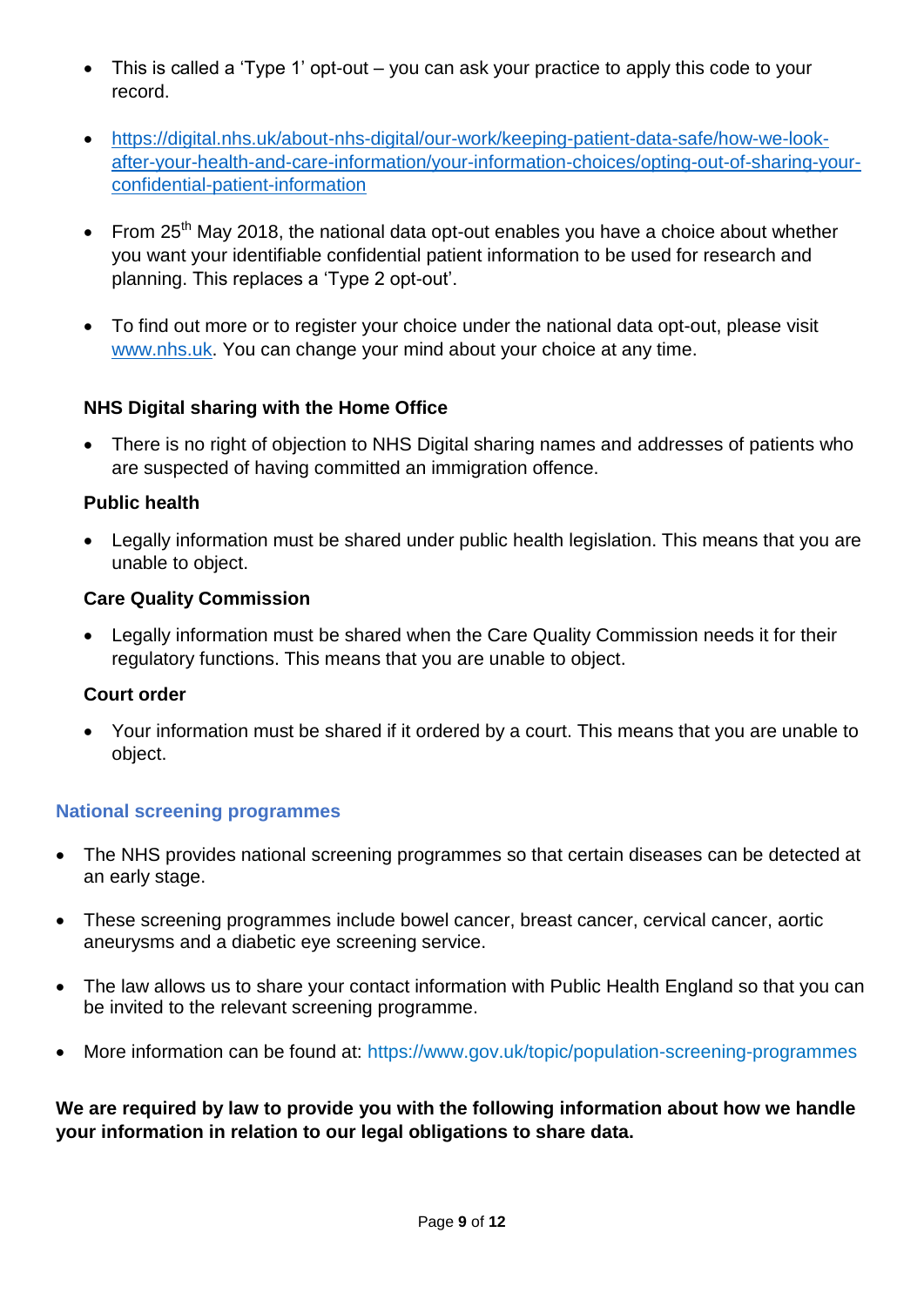## **Purpose of the processing**

- The NHS provides several national health screening programmes to detect diseases or conditions early such as cervical and breast cancer, aortic aneurysm and diabetes.
- The information is shared so that the correct people are invited for screening. This means those who are most at risk can be offered treatment.

## **Lawful basis for processing**

The following sections of the General Data Protection Regulation allow us to contact patients for screening:

- **Article 6(1)(e)** 'processing is necessary…in the exercise of official authority vested in the controller...'
- **Article 9(2)(h)** 'processing is necessary for the purpose of preventative…medicine…the provision of health or social care or treatment or the management of health or social care systems and services...'

## **Recipient or categories of recipients of the processed data**

- The data will be shared with NHS Digital, hospital laboratory services, local breast screening units, and Health Intelligence who provide diabetic eye screening.
- The Practice shares your diabetes related data with the Diabetic Eye Screening Programme operated by Health Intelligence, commissioned by NHS England. For further information: [www.eadesp.co.uk](http://www.eadesp.co.uk/)

## **Rights to object**

- For national screening programmes you can opt so that you no longer receive an invitation to a screening programme.
- See: [https://www.gov.uk/government/publications/opting-out-of-the-nhs-population-screening](https://www.gov.uk/government/publications/opting-out-of-the-nhs-population-screening-programmes)[programmes](https://www.gov.uk/government/publications/opting-out-of-the-nhs-population-screening-programmes)

## **Data we get from other organisations**

- We receive information about your screening test results from other organisations who are involved in providing these services.
- This means your GP medical record is updated with screening results.

# **Data we hold about you**

We hold data about you in electronic and paper records. We use a combination of working practices and technology to ensure that your information is kept confidential and secure.

The type of data that we hold about you may include the following:

- Details about you, such as your address and next of kin;
- Any contact the surgery has had with you, such as appointments, clinic visits, emergency appointments, etc.
- Notes and reports about your health;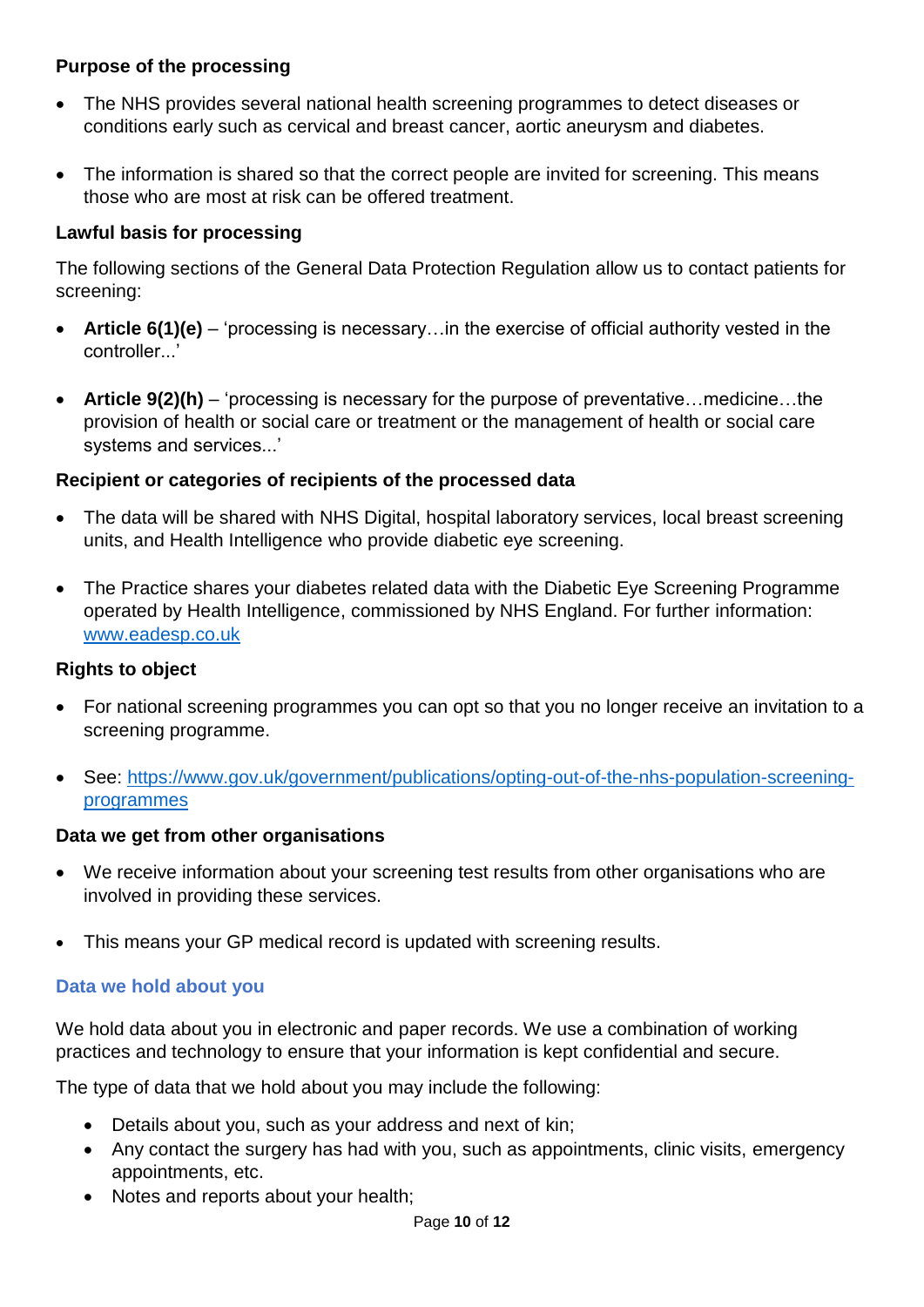- Details about your treatment and care;
- Results of investigations, such as laboratory tests, x-rays, etc.
- Relevant information from other health professionals, relatives or those who care for you.
- Your medical record is held in a computer system called EMIS Web. This system is provided to us under a National contract. Your data is held and managed in secure data centres by Emis Health. For more information:<https://www.emishealth.com/home/>
- Your appointment record is held in a computer system called FrontDesk. This system is provided to us under a National contract. Your data is held and managed securely by Informatica Systems. For more information: [https://www.informatica-systems.co.uk](https://www.informatica-systems.co.uk/)

### **SMS and Email**

- We will hold your mobile phone number and email address where you have provided these to us.
- We may use these to send you text messages or emails about your care, for example, messages about appointments, test results, or inviting you to attend for a clinic.
- You have the right to provide your mobile number for calls only. If you do not wish to receive text messages from us, please speak to the practice so we can add this to your record to prevent text messages being sent to you.
- You have to right to have your email address or mobile phone number removed from your GP record.
- We will only use the email address or mobile phone number for direct medical care purposes, unless you have provided us with your explicit consent to email you for other purposes as well, for example, for us to send you surgery newsletters, details from patient participation group meetings, or details about new services.
- If you provide your consent for us to send you information other than for your direct care, you can remove this consent at any time.

## **Right to access and correct**

- You have the right to access the data we hold about you, and request to have any errors or mistakes corrected. Please speak to a member of staff if you wish to discuss this.
- We are not aware of any circumstances in which you will have the right to delete correct information from your medical record; although you are free to obtain your own legal advice if you believe there is no lawful purpose for which we hold the information and contact us if you hold a different view.

#### **Retention period**

 GP medical records will be kept in line with the law and national guidance. Information on how long records are kept can be found at: [https://digital.nhs.uk/article/1202/Records-Management-](https://digital.nhs.uk/article/1202/Records-Management-Code-of-Practice-for-Health-and-Social-Care-2016)[Code-of-Practice-for-Health-and-Social-Care-2016](https://digital.nhs.uk/article/1202/Records-Management-Code-of-Practice-for-Health-and-Social-Care-2016)